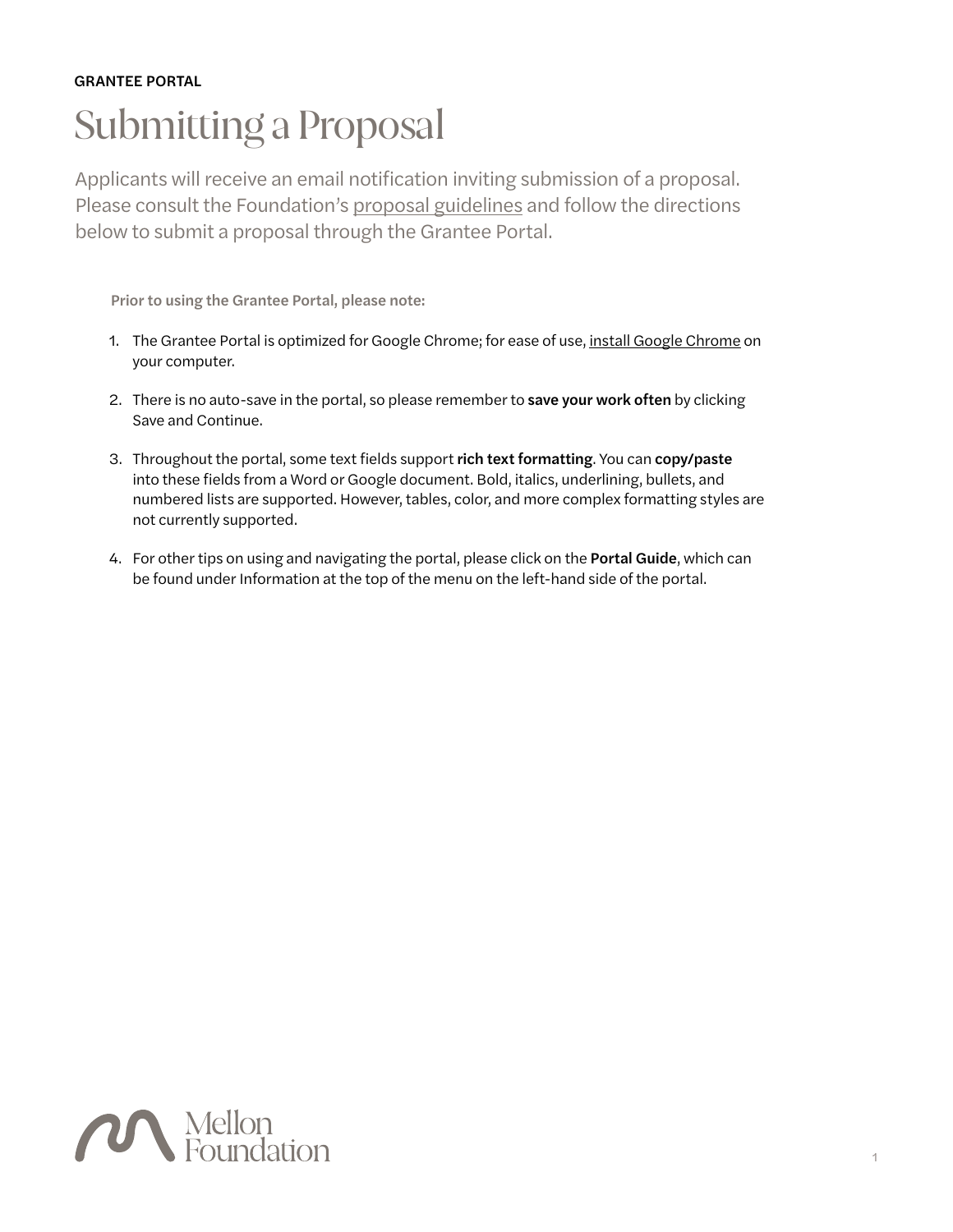### Step 1

#### LOCATE PROPOSAL

- 1. In the menu on the left, under Proposals select Proposals > To Submit.
- 2. The list displays invited proposals and inquiries. To view the proposal detail, select the relevant **proposal record** in the list. The full proposal detail will appear to the right.
- 3. On the proposal detail, click Edit in the upper right corner.



### Step 2

#### COMPLETE PROPOSAL INFORMATION

- 4. a. Use the Table of Contents to navigate to different sections of the proposal. Clicking on the section name in the Table of Contents will take you directly to that section, or you can scroll between sections.
- 5. b. After reviewing the [proposal guidelines](https://mellon.org/grants/grantmaking-policies-and-guidelines/grant-proposal-guidelines/), please complete the following sections. Additional instructions for completing each section can be found in the portal.
	- Proposal Information
	- Organization and Project Contacts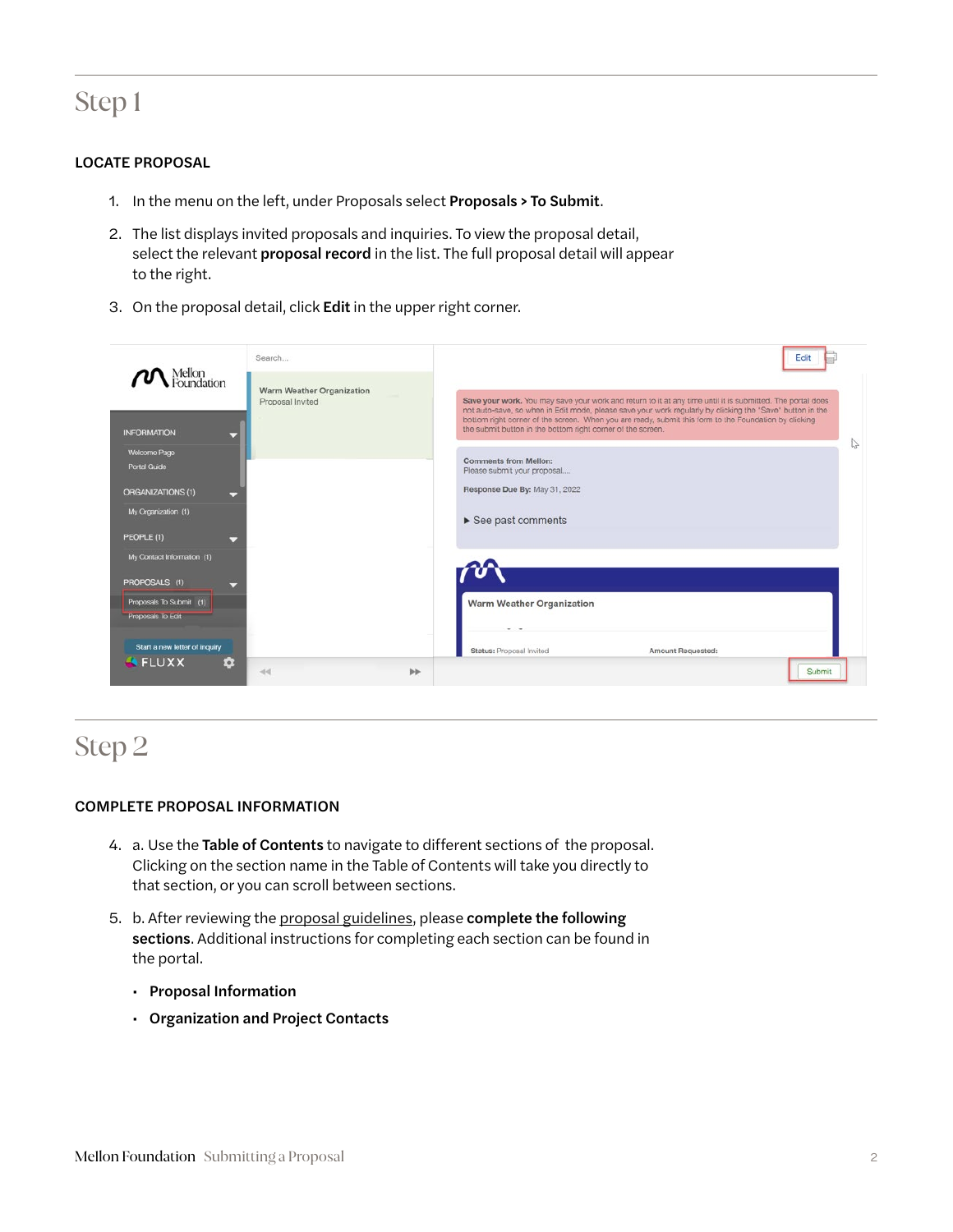- Proposal Information
- Grant Description
- Grant Budget
- Budget Description
- Documents

Note that you may see a "Proposal Narrative" worksheet attached in the Documents section. If so, you may download and edit this worksheet, and then upload a new version to Fluxx. To add a new version, please select the "add a new version" icon next to the Document title in Fluxx.

6. Click Save and Continue (bottom right) to save your work as you go or click Save and Close to exit edit mode. (Note: Saving does not submit the proposal to the Foundation. See Step 3 for how to submit your completed proposal.).

### Step 3

#### SUBMIT PROPOSAL TO THE FOUNDATION

- 1. When your proposal is complete and ready to submit to the Foundation, select Proposals > To Submit.
- 2. The list displays invited proposals. To view the proposal detail, select the relevant proposal record in the list. The full proposal detail will appear to the right.
- 3. Click Submit (bottom right).
- 4. Click OK.
- 5. Note: submitting a record will disable further editing so please ensure that you have completed and saved your work before clicking submit. If a record is submitted prematurely, please contact Foundation staff at [fluxxusers@mellon.org](mailto:fluxxusers%40mellon.org?subject=).

After submitting the proposal it will be reviewed by the Foundation and will appear in the portal under Proposals > Submitted.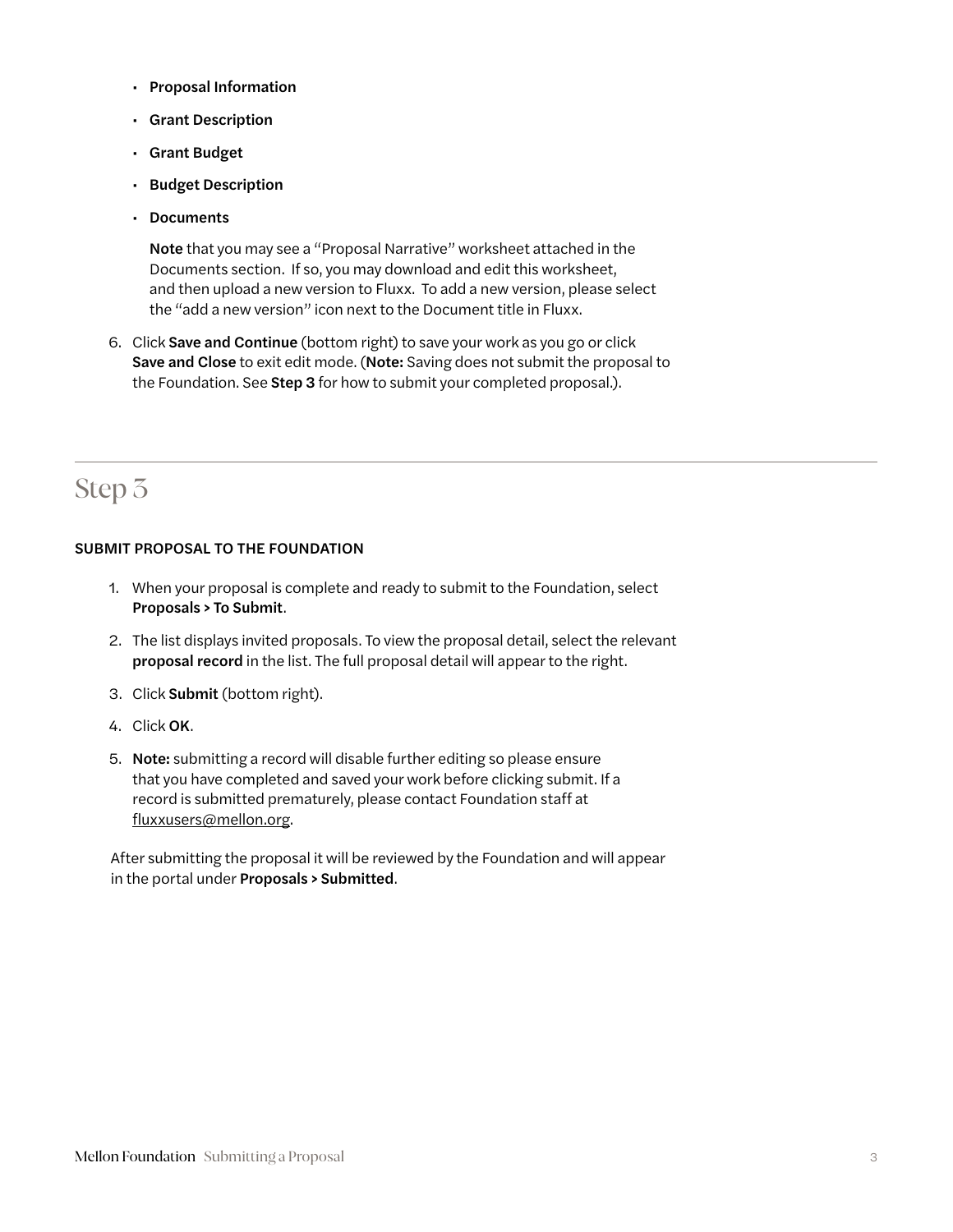# Submitting Additional Proposal Information

Foundation staff may request that grantees revise a submitted proposal or provide additional information. In this event, you will receive an email notification requesting additional information via the Grantee Portal. Details about the requested revisions will be available on the proposal record.

### Step 1

#### LOCATE PROPOSAL

- 1. In the menu on the left, under Proposals select Proposals > To Edit.
- 2. The list displays proposals and inquiries requiring additional information. To view the proposal detail, select the relevant proposal record in the list. The full proposal detail will appear to the right.
- 3. On the proposal detail, click Edit in the upper right corner.

|                                              | Search                                                         | Edit                                                                                                                                                                                                                    |
|----------------------------------------------|----------------------------------------------------------------|-------------------------------------------------------------------------------------------------------------------------------------------------------------------------------------------------------------------------|
|                                              | <b>Warm Weather Organization</b><br><b>Revisions Requested</b> | Save your work. You may save your work and return to it at any time until it is submitted. The portal does<br>not auto-save, so when in Edit mode, please save your work regularly by clicking the "Save" button in the |
| <b>INFORMATION</b>                           | Title                                                          | bottom right corner of the screen. When you are ready, submit this form to the Foundation by clicking<br>the submit button in the bottom right corner of the screen.                                                    |
| Welcome Page<br>Portal Guide                 |                                                                |                                                                                                                                                                                                                         |
| <b>ORGANIZATIONS (1)</b>                     |                                                                | Warm Weather Organization                                                                                                                                                                                               |
| My Organization (1)                          |                                                                | Title                                                                                                                                                                                                                   |
| PEOPLE (1)<br>≂                              |                                                                | <b>Status: Revisions Requested</b><br>Amount Requested:                                                                                                                                                                 |
| My Contact Information (1)                   |                                                                | Grant Term:<br>Program:<br>Program Lead:<br>ID:<br>Program Staff:                                                                                                                                                       |
| PROPOSALS (1)                                |                                                                |                                                                                                                                                                                                                         |
| Proposals To Submit<br>Proposals To Edit (1) |                                                                |                                                                                                                                                                                                                         |
|                                              |                                                                | ▼ Table Of Contents                                                                                                                                                                                                     |
| Start a new letter of inquiry                |                                                                | Organization and Project Contacts                                                                                                                                                                                       |
| <b>AFLUXX</b><br>a                           | $-44$<br><b>bb</b><br>$1 - 1$ of $1$                           | Submit Update                                                                                                                                                                                                           |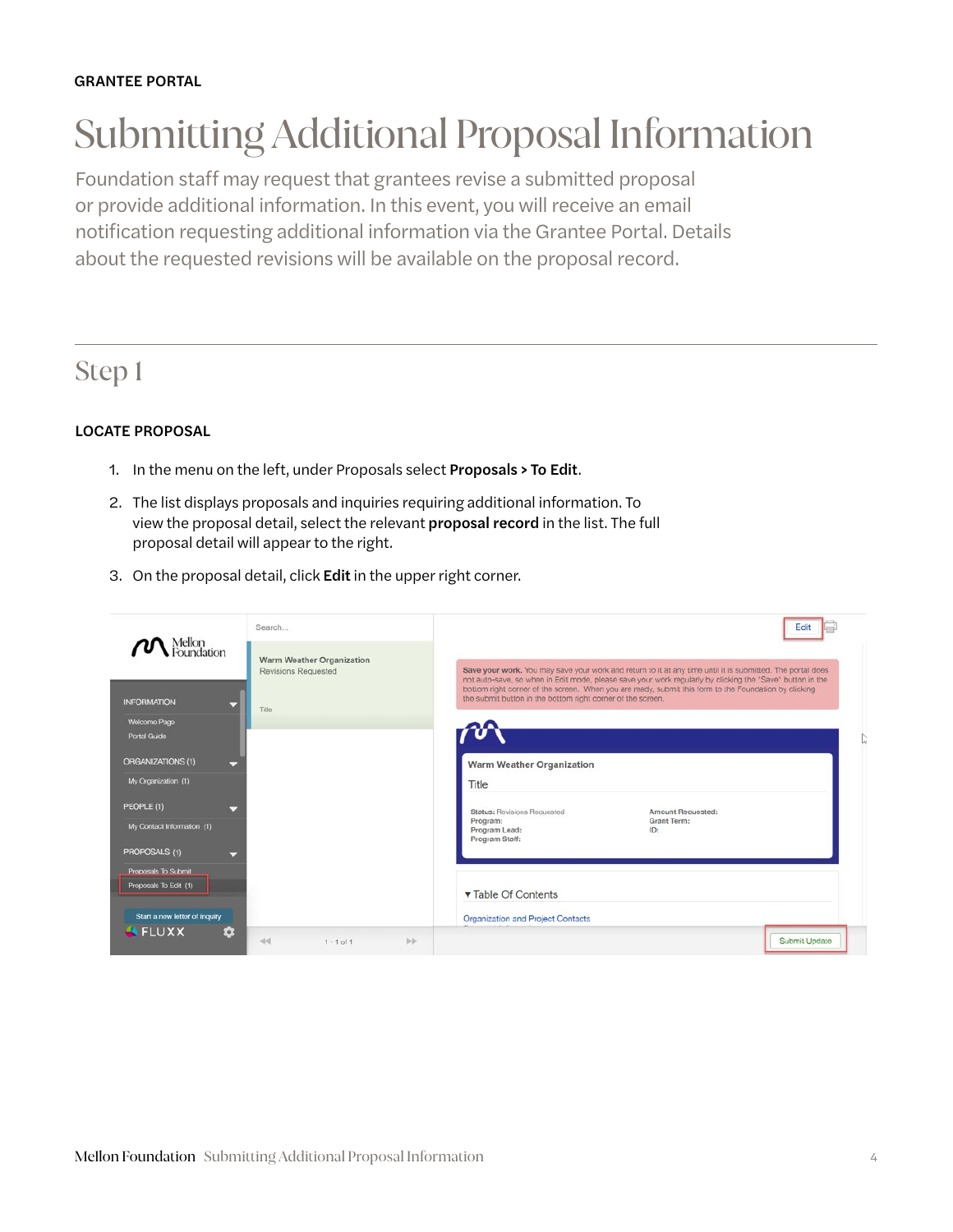## Step 2

#### COMPLETE PROPOSAL REVISIONS REQUESTED

- 1. In the blue box at the top, Foundation staff may have provided Comments to Applicant detailing proposal revisions they are requesting and a Response Due By date.
- 2. Use the Table of Contents to navigate to different sections of the proposal.
- 3. Update the relevant sections of the proposal as requested, reviewing the [proposal guidelines](https://mellon.org/grants/grantmaking-policies-and-guidelines/grant-proposal-guidelines/) as needed.
- 4. Click Save and Continue (bottom right) to save your work as you go or click Save and Close to exit edit mode. (Note: Saving does not submit the proposal to the Foundation. See Step 3 for how to submit your completed revisions.)

# Step 3

#### SUBMIT PROPOSAL REVISIONS TO THE FOUNDATION

- 1. When the proposal revisions are complete and ready to submit to the Foundation, select Proposals > To Edit.
- 2. Proposals will display in a list. To view the proposal detail, select the relevant proposal record in the list. The full proposal detail will appear to the right.
- 3. Click Submit Update (bottom right).
- 4. Click OK.
- 5. Note: submitting a record will disable further editing so please ensure that you have completed and saved your work before clicking submit. If a record is submitted prematurely, please contact Foundation staff at [fluxxusers@mellon.org](mailto:fluxxusers%40mellon.org?subject=).

After submitting the proposal it will be reviewed by the Foundation and will appear in the portal under Proposals > Submitted.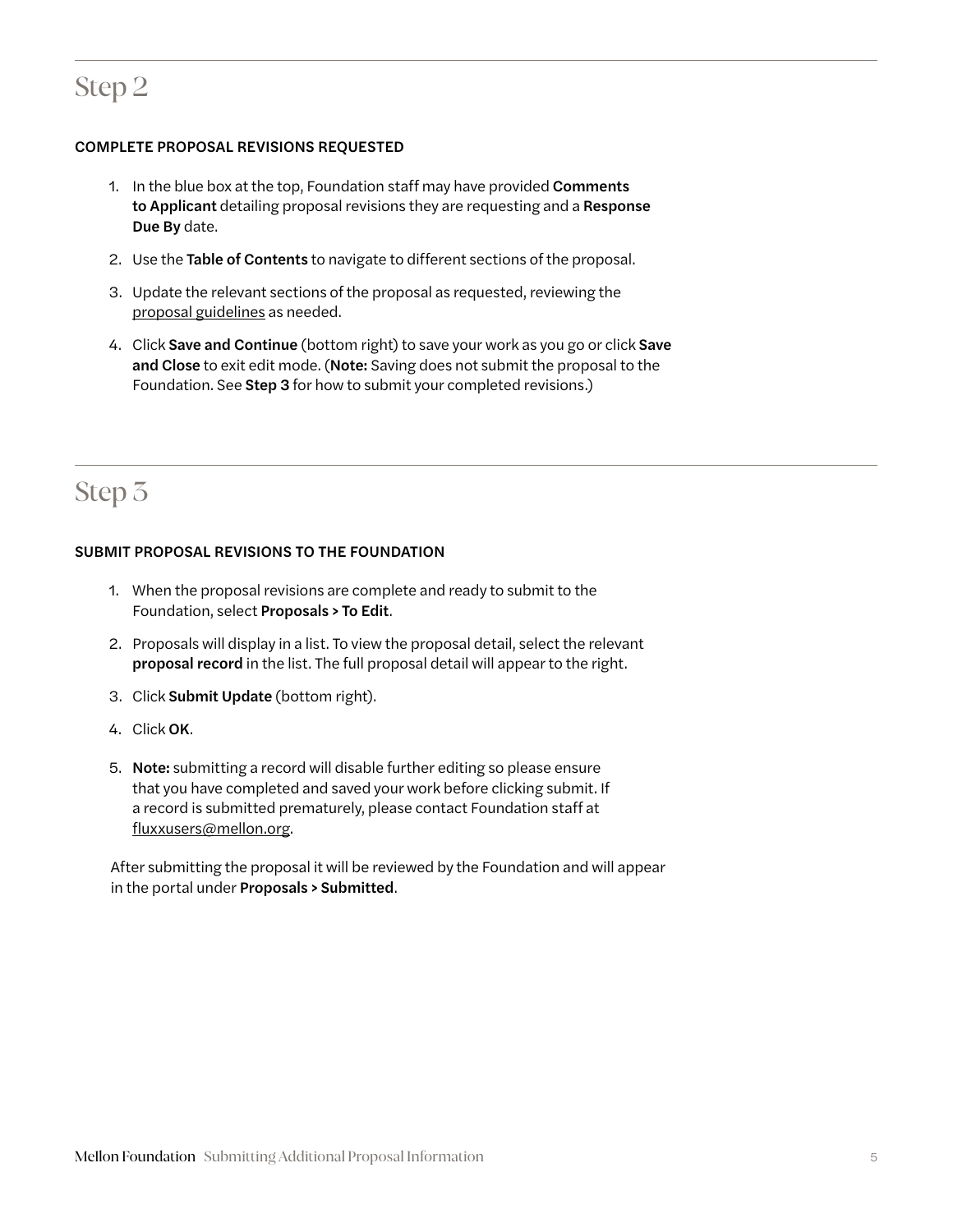# Submitting Final Proposals

Once the proposal has been reviewed, Foundation staff may invite you to submit a final proposal. You will receive an email invitation to submit the final proposal, and the proposal record will again be available for final completion and submission in the grantee portal.

### Step 1

#### LOCATE FINAL PROPOSAL

- 1. In the menu on the left, select Proposals > To Edit.
- 2. Proposals will display in a list. To view the proposal detail, select the relevant proposal record in the list. The full proposal detail will appear to the right.
- 3. On the proposal detail, click Edit in the upper right corner.

## Step 2

#### COMPLETE FINAL PROPOSAL

- 1. Use the Table of Contents to navigate to different sections of the proposal.
- 2. In addition to the sections previously completed, applicants may be requested to submit changes or to provide the following additional information (please review the Foundation's proposal guidelines before completing the proposal):
	- In the Proposal Narrative section, upload Endorsement Letter and Cover letter
	- Confirm Banking Details (last four digits of the bank account are required prior to submitting final proposal)
	- Complete Proposal Budget Authorization fields.
	- Sign Grantee Obligations Notice
- 3. Click Save.

Please note: Saving does not submit the proposal to the Foundation. See Step 3 for how to submit